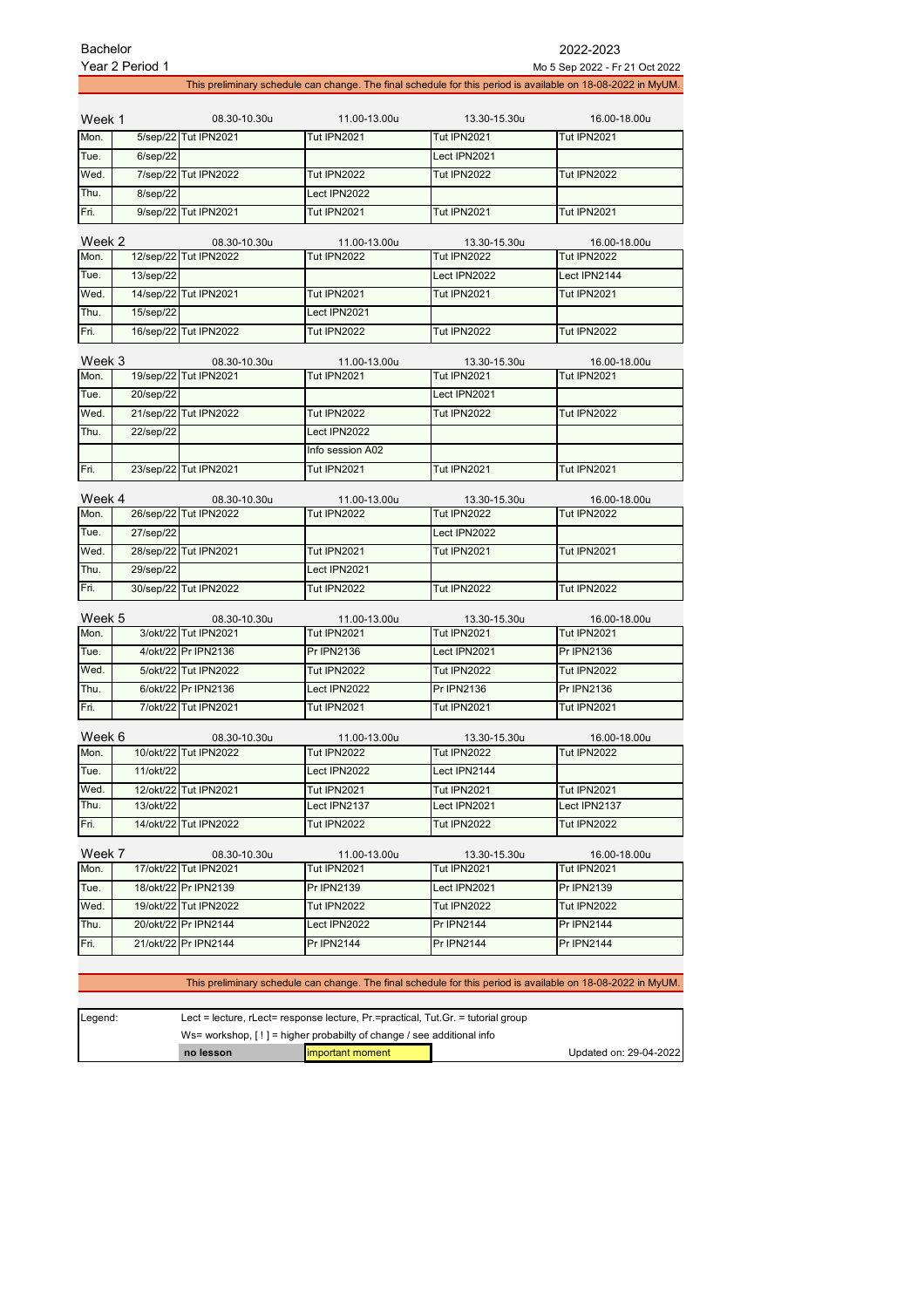|           | <b>Bachelor</b><br>2022-2023<br>Year 2 Period 2<br>Mo 31 Okt 2022 - Fr 16 Dec 2022                           |                                                 |                                                                                                              |                                       |                                       |  |
|-----------|--------------------------------------------------------------------------------------------------------------|-------------------------------------------------|--------------------------------------------------------------------------------------------------------------|---------------------------------------|---------------------------------------|--|
|           | This preliminary schedule can change. The final schedule for this period is available on 13-10-2022 in MyUM. |                                                 |                                                                                                              |                                       |                                       |  |
|           |                                                                                                              |                                                 |                                                                                                              |                                       |                                       |  |
|           | Week 1                                                                                                       | 08.30-10.30u                                    | 11.00-13.00u                                                                                                 | 13.30-15.30u                          | 16.00-18.00u                          |  |
| ma        | 31/okt/22                                                                                                    |                                                 |                                                                                                              |                                       |                                       |  |
| di        | 1/nov/22                                                                                                     |                                                 |                                                                                                              |                                       |                                       |  |
| <b>WO</b> |                                                                                                              | 2/nov/22 Tut IPN2024                            | <b>Tut IPN2024</b>                                                                                           | <b>Tut IPN2024</b>                    | Tut IPN2024                           |  |
| do        |                                                                                                              | 3/nov/22 Lect IPN2024                           |                                                                                                              |                                       |                                       |  |
| vr        |                                                                                                              | 4/nov/22 Info session A03                       | Lect IPN2134                                                                                                 |                                       |                                       |  |
|           | Week 2                                                                                                       | 08.30-10.30u                                    | 11.00-13.00u                                                                                                 | 13.30-15.30u                          | 16.00-18.00u                          |  |
| ma        |                                                                                                              | 7/nov/22 Tut IPN2024                            | <b>Tut IPN2024</b>                                                                                           | <b>Tut IPN2024</b>                    | Tut IPN2024                           |  |
| di        |                                                                                                              | 8/nov/22 Lect IPN2024                           | Pr IPN2133                                                                                                   | <b>Pr IPN2133</b>                     | Pr IPN2133                            |  |
|           |                                                                                                              | Info session A08                                |                                                                                                              |                                       |                                       |  |
| <b>WO</b> |                                                                                                              | 9/nov/22 Tut IPN2029                            | <b>Tut IPN2029</b>                                                                                           | <b>Tut IPN2029</b>                    | <b>Tut IPN2029</b>                    |  |
| do        |                                                                                                              | 10/nov/22 Lect IPN2029                          | Pr IPN2133                                                                                                   | Pr IPN2133                            | Pr IPN2133                            |  |
| vr        |                                                                                                              | 11/nov/22 Tut IPN2024                           | Tut IPN2024                                                                                                  | Tut IPN2024                           | Tut IPN2024                           |  |
|           |                                                                                                              |                                                 |                                                                                                              |                                       |                                       |  |
|           | Week 3                                                                                                       | 08.30-10.30u                                    | 11.00-13.00u                                                                                                 | 13.30-15.30u                          | 16.00-18.00u                          |  |
| ma        |                                                                                                              | 14/nov/22 Tut IPN2029 / IPN2134                 | Tut IPN2029 / IPN2134                                                                                        | Tut IPN2029 / IPN2134                 | Tut IPN2029 / IPN2134                 |  |
| di        |                                                                                                              | 15/nov/22 IPN2133 / IPN2134                     | IPN2133 / IPN2134                                                                                            | IPN2133 / IPN2134                     | IPN2133 / IPN2134                     |  |
| wo        |                                                                                                              | 16/nov/22 Tut IPN2024 / IPN2134                 | Tut IPN2024 / IPN2134                                                                                        | Tut IPN2024 / IPN2134                 | Tut IPN2024 / IPN2134                 |  |
| do        |                                                                                                              | 17/nov/22 IPN2133 / IPN2134                     | IPN2133 / IPN2134                                                                                            | IPN2133 / IPN2134                     | IPN2133 / IPN2134                     |  |
| vr        |                                                                                                              | 18/nov/22 Tut IPN2029                           | <b>Tut IPN2029</b>                                                                                           | <b>Tut IPN2029</b>                    | <b>Tut IPN2029</b>                    |  |
|           | Week 4                                                                                                       | 08.30-10.30u                                    | 11.00-13.00u                                                                                                 | 13.30-15.30u                          | 16.00-18.00u                          |  |
| ma        |                                                                                                              | 21/nov/22 Tut IPN2024 / IPN2134                 | Tut IPN2024 / IPN2134                                                                                        | Tut IPN2024 / IPN2134                 | Tut IPN2024 / IPN2134                 |  |
| di        |                                                                                                              | 22/nov/22 IPN2133 / IPN2134                     | IPN2133 / IPN2134                                                                                            | IPN2133 / IPN2134                     | IPN2133 / IPN2134                     |  |
| wo        | 23/nov/22 IPN2133                                                                                            |                                                 | IPN2133 / IPN2134                                                                                            | IPN2133 / IPN2134                     | IPN2133 / IPN2134                     |  |
| do        |                                                                                                              | 24/nov/22 IPN2133 / IPN2134                     | IPN2133 / IPN2134                                                                                            | IPN2133 / IPN2134                     | IPN2133 / IPN2134                     |  |
| vr        |                                                                                                              | 25/nov/22 Tut IPN2024                           | Tut IPN2024                                                                                                  | <b>Tut IPN2024</b>                    | <b>Pr IPN2144</b>                     |  |
|           |                                                                                                              |                                                 |                                                                                                              |                                       |                                       |  |
| vr<br>ma  | Week 5                                                                                                       | 08.30-10.30u<br>28/nov/22 Tut IPN2029 / IPN2134 | 11.00-13.00u<br>Tut IPN2029 / IPN2134                                                                        | 13.30-15.30u<br>Tut IPN2029 / IPN2134 | 16.00-18.00u<br>Tut IPN2029 / IPN2134 |  |
| di        |                                                                                                              | 29/nov/22 IPN2134 / IPN2133                     | IPN2134 / IPN2133                                                                                            | IPN2134 / IPN2133                     | IPN2134 / IPN2133                     |  |
| <b>WO</b> |                                                                                                              | 30/nov/22 Tut IPN2024 / IPN2134                 | Tut IPN2024 / IPN2134                                                                                        | Tut IPN2024 / IPN2134                 | Tut IPN2024 / IPN2134                 |  |
|           |                                                                                                              |                                                 |                                                                                                              |                                       |                                       |  |
| do        |                                                                                                              | 1/dec/22 IPN2134                                | <b>IPN2134</b>                                                                                               | <b>IPN2134</b>                        | <b>IPN2134</b>                        |  |
| vr        | 2/dec/22 IPN2133                                                                                             |                                                 | <b>IPN2133</b>                                                                                               | <b>IPN2133</b>                        | <b>IPN2133</b>                        |  |
| Week 6    |                                                                                                              | 08.30-10.30u                                    | 11.00-13.00u                                                                                                 | 13.30-15.30u                          | 16.00-18.00u                          |  |
| ma        |                                                                                                              | 5/dec/22 Tut IPN2024 / IPN2134                  | Tut IPN2024 / IPN2134                                                                                        | Tut IPN2024 / IPN2134                 | Tut IPN2024 / IPN2134                 |  |
| di        |                                                                                                              | 6/dec/22 IPN2134 / IPN2133                      | IPN2134 / IPN2133                                                                                            | <b>IPN2134</b>                        | <b>IPN2134</b>                        |  |
| WO        |                                                                                                              | 7/dec/22 Tut IPN2029 / IPN2134                  | Tut IPN2029 / IPN2134                                                                                        | Tut IPN2029 / IPN2134                 | Tut IPN2029 / IPN2134                 |  |
| do        |                                                                                                              | 8/dec/22 IPN2134                                | <b>IPN2134</b>                                                                                               | IPN2134 / IPN2133                     | IPN2134 / IPN2133                     |  |
| vr        |                                                                                                              | 9/dec/22 Tut IPN2024                            | <b>Tut IPN2024</b>                                                                                           | <b>Tut IPN2024</b>                    | <b>Tut IPN2024</b>                    |  |
| Week 7    |                                                                                                              |                                                 |                                                                                                              |                                       |                                       |  |
| ma        | 12/dec/22 IPN2133                                                                                            | 08.30-10.30u                                    | 11.00-13.00u<br><b>IPN2133</b>                                                                               | 13.30-15.30u<br><b>IPN2133</b>        | 16.00-18.00u<br><b>IPN2133</b>        |  |
| di        | 13/dec/22 IPN2133                                                                                            |                                                 | <b>IPN2133</b>                                                                                               | <b>IPN2133</b>                        | <b>IPN2133</b>                        |  |
| WO        |                                                                                                              | 14/dec/22 Tut IPN2024                           | <b>Tut IPN2024</b>                                                                                           | <b>Tut IPN2024</b>                    | Tut IPN2024                           |  |
| do        | 15/dec/22 IPN2133                                                                                            |                                                 | <b>IPN2133</b>                                                                                               | Tut IPN2144                           | Tut IPN2144                           |  |
| vr        |                                                                                                              | 16/dec/22 Lect IPN2029                          | <b>Tut IPN2029</b>                                                                                           | <b>Tut IPN2029</b>                    | Tut IPN2029                           |  |
|           |                                                                                                              |                                                 |                                                                                                              |                                       |                                       |  |
|           |                                                                                                              |                                                 | This preliminary schedule can change. The final schedule for this period is available on 13-10-2022 in MyUM. |                                       |                                       |  |

| Leaend: | Lect = lecture, rLect= response lecture, $Pr =$ practical, Tut. Gr. = tutorial group |                         |  |                        |
|---------|--------------------------------------------------------------------------------------|-------------------------|--|------------------------|
|         | Ws= workshop, $[!]$ = higher probabilty of change / see additional info              |                         |  |                        |
|         | no lesson                                                                            | <b>Important moment</b> |  | Updated on: 29-04-2022 |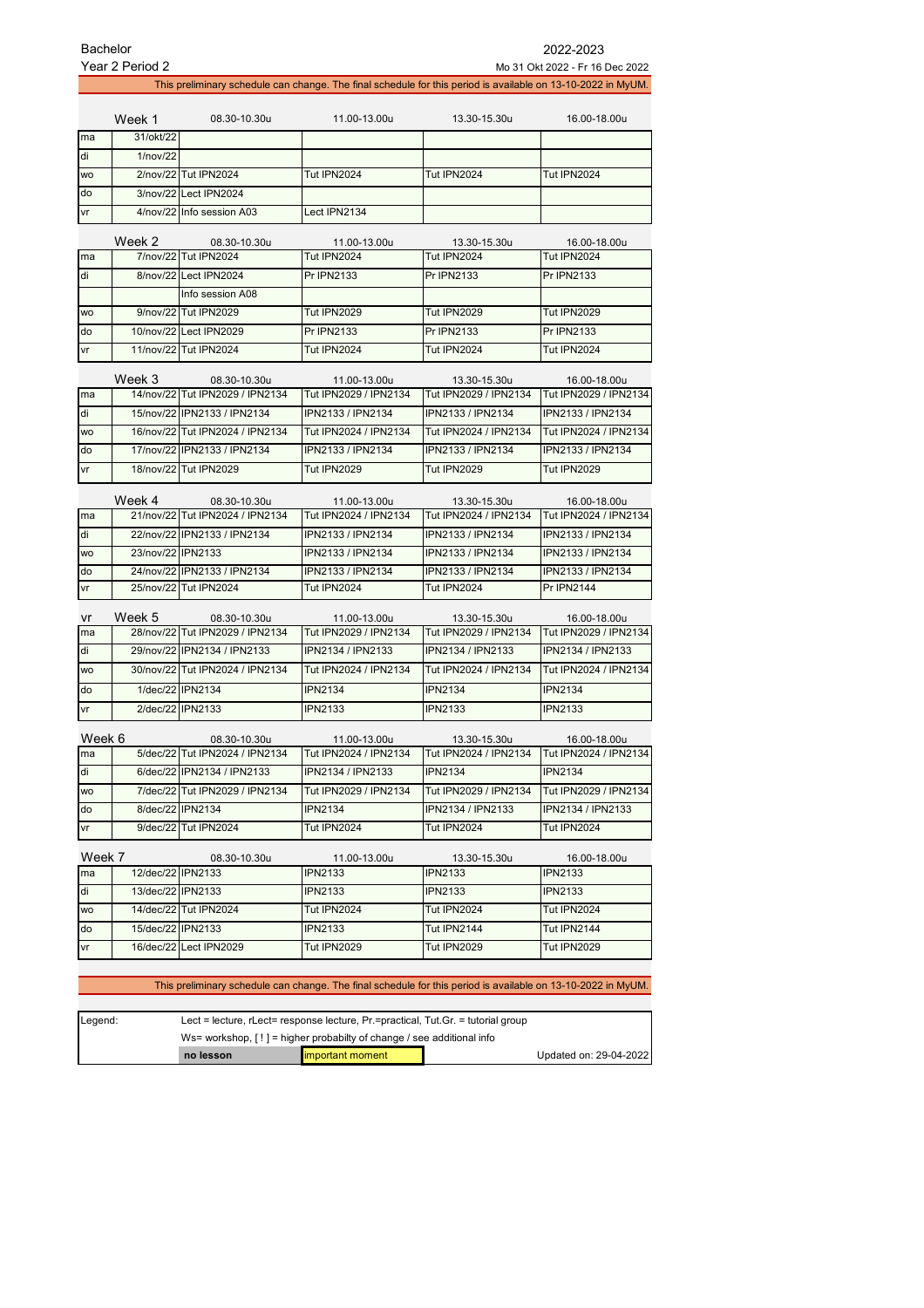| Bachelor  |                 |                        |                                                                                                              |                    | 2022-2023                     |
|-----------|-----------------|------------------------|--------------------------------------------------------------------------------------------------------------|--------------------|-------------------------------|
|           | Year 2 Period 3 |                        |                                                                                                              |                    | Mo 9 Jan 2023 - Fr 3 Feb 2023 |
|           |                 |                        | This preliminary schedule can change. The final schedule for this period is available on 15-12-2022 in MyUM. |                    |                               |
|           |                 |                        |                                                                                                              |                    |                               |
| Week 1    |                 | 08.30-10.30u           | 11.00-13.00u                                                                                                 | 13.30-15.30u       | 16.00-18.00u                  |
| ma        |                 | 9/jan/23 Tut IPN2023   | <b>Tut IPN2023</b>                                                                                           | <b>Tut IPN2023</b> | <b>Tut IPN2023</b>            |
| di        |                 | 10/jan/23 Lect IPN2023 |                                                                                                              |                    |                               |
| <b>WO</b> |                 | 11/jan/23 Tut IPN2023  | <b>Tut IPN2023</b>                                                                                           | <b>Tut IPN2023</b> | <b>Tut IPN2023</b>            |
| do        |                 | 12/jan/23 Lect IPN2023 |                                                                                                              |                    |                               |
| vr        |                 | 13/jan/23 Tut IPN2023  | <b>Tut IPN2023</b>                                                                                           | <b>Tut IPN2023</b> | <b>Tut IPN2023</b>            |
| Week 2    |                 | 08.30-10.30u           | 11.00-13.00u                                                                                                 | 13.30-15.30u       | 16.00-18.00u                  |
| ma        |                 | 16/jan/23 Tut IPN2023  | Tut IPN2023                                                                                                  | <b>Tut IPN2023</b> | Tut IPN2023                   |
| di        |                 | 17/jan/23 Lect IPN2023 |                                                                                                              |                    | Info session A09              |
| <b>WO</b> |                 | 18/jan/23 Tut IPN2023  | <b>Tut IPN2023</b>                                                                                           | <b>Tut IPN2023</b> | <b>Tut IPN2023</b>            |
| do        |                 | 19/jan/23 Lect IPN2023 |                                                                                                              | <b>IPN2144</b>     |                               |
| vr        |                 | 20/jan/23 Tut IPN2023  | <b>Tut IPN2023</b>                                                                                           | <b>Tut IPN2023</b> | <b>Tut IPN2023</b>            |
|           |                 |                        |                                                                                                              |                    |                               |
| Week 3    |                 | 08.30-10.30u           | 11.00-13.00u                                                                                                 | 13.30-15.30u       | 16.00-18.00u                  |
| ma        |                 | 23/jan/23 Tut IPN2023  | <b>Tut IPN2023</b>                                                                                           | Tut IPN2023        | <b>Tut IPN2023</b>            |
| di        |                 | 24/jan/23 Lect IPN2023 |                                                                                                              |                    |                               |
| <b>WO</b> |                 | 25/jan/23 Tut IPN2023  | <b>Tut IPN2023</b>                                                                                           | <b>Tut IPN2023</b> | <b>Tut IPN2023</b>            |
| do        |                 | 26/jan/23 Lect IPN2023 |                                                                                                              |                    |                               |
| vr        |                 | 27/jan/23 Tut IPN2023  | <b>Tut IPN2023</b>                                                                                           | <b>Tut IPN2023</b> | <b>Tut IPN2023</b>            |
| Week 4    |                 | 08.30-10.30u           | 11.00-13.00u                                                                                                 | 13.30-15.30u       | 16.00-18.00u                  |
| ma        |                 | 30/jan/23 Tut IPN2023  | <b>Tut IPN2023</b>                                                                                           | <b>Tut IPN2023</b> | <b>Tut IPN2023</b>            |
| di        |                 | 31/jan/23 Lect IPN2023 |                                                                                                              |                    |                               |
| <b>WO</b> | 1/feb/23        |                        | Lect IPN2144                                                                                                 |                    |                               |
| do        | 2/feb/23        |                        |                                                                                                              |                    |                               |
| vr        | 3/feb/23        |                        |                                                                                                              |                    |                               |
|           |                 |                        |                                                                                                              |                    |                               |

This preliminary schedule can change. The final schedule for this period is available on 15-12-2022 in MyUM.

| Legend: | Lect = lecture, $r$ Lect= response lecture, $Pr$ =practical, Tut.Gr. = tutorial group |                   |  |                        |
|---------|---------------------------------------------------------------------------------------|-------------------|--|------------------------|
|         | Ws= workshop, $[ \cdot ]$ = higher probabilty of change / see additional info         |                   |  |                        |
|         | no lesson                                                                             | limportant moment |  | Updated on: 29-04-2022 |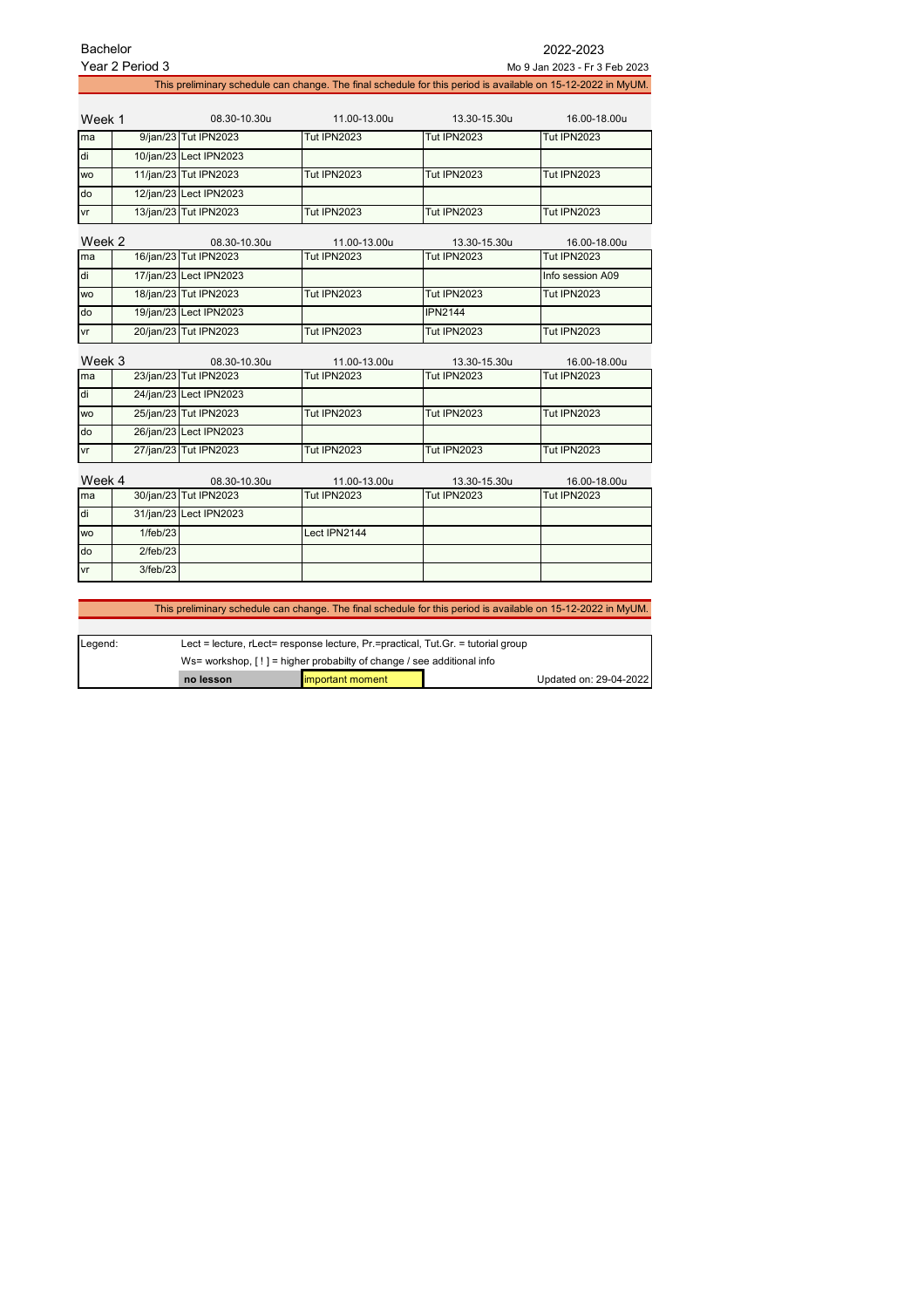|                                                                                                 | Year 2 Period 4        |                                       |                                                                                                              |                                    | Mo 6 Feb 2023 - Fr 7 Apr 2023      |
|-------------------------------------------------------------------------------------------------|------------------------|---------------------------------------|--------------------------------------------------------------------------------------------------------------|------------------------------------|------------------------------------|
|                                                                                                 |                        |                                       | This preliminary schedule can change. The final schedule for this period is available on 19-01-2023 in MyUM. |                                    |                                    |
| Week 1                                                                                          |                        | 08.30-10.30u                          | 11.00-13.00u                                                                                                 | 13.30-15.30u                       | 16.00-18.00u                       |
| ma                                                                                              |                        | 6/feb/23 Tut IPN2025                  | <b>Tut IPN2025</b>                                                                                           | <b>Tut IPN2025</b>                 | <b>Tut IPN2025</b>                 |
| di                                                                                              |                        | 7/feb/23 Tut IPN2144                  | Lect IPN2025                                                                                                 | Tut IPN2144                        | Tut IPN2144                        |
| <b>WO</b>                                                                                       |                        | 8/feb/23 Tut IPN2026                  | <b>Tut IPN2026</b>                                                                                           | <b>Tut IPN2026</b>                 | <b>Tut IPN2026</b>                 |
| do                                                                                              |                        | 9/feb/23 Tut IPN2144                  | Tut IPN2144                                                                                                  | Lect IPN2026                       | Tut IPN2144                        |
|                                                                                                 |                        |                                       | Info session A12                                                                                             |                                    |                                    |
| vr                                                                                              |                        | 10/feb/23 Tut IPN2025                 | <b>Tut IPN2025</b>                                                                                           | <b>Tut IPN2025</b>                 | <b>Tut IPN2025</b>                 |
|                                                                                                 |                        |                                       |                                                                                                              |                                    |                                    |
| Week 2<br>ma                                                                                    |                        | 08.30-10.30u<br>13/feb/23 Tut IPN2026 | 11.00-13.00u<br>Tut IPN2026                                                                                  | 13.30-15.30u<br><b>Tut IPN2026</b> | 16.00-18.00u<br><b>Tut IPN2026</b> |
| di                                                                                              | 14/feb/23              |                                       |                                                                                                              |                                    | Lect IPN2026                       |
|                                                                                                 |                        |                                       |                                                                                                              |                                    |                                    |
| <b>WO</b>                                                                                       |                        | 15/feb/23 Tut IPN2025                 | Tut IPN2025                                                                                                  | <b>Tut IPN2025</b>                 | <b>Tut IPN2025</b>                 |
| do                                                                                              | 16/feb/23              |                                       |                                                                                                              |                                    | Lect IPN2025                       |
| vr                                                                                              |                        | 17/feb/23 Tut IPN2026                 | <b>Tut IPN2026</b>                                                                                           | Tut IPN2026                        | <b>Tut IPN2026</b>                 |
|                                                                                                 |                        |                                       |                                                                                                              |                                    |                                    |
|                                                                                                 |                        |                                       | 20 feb t/m 26 feb ONDERWIJSVRIJ / NO LESSONS: CARNAVAL                                                       |                                    |                                    |
|                                                                                                 |                        |                                       |                                                                                                              |                                    |                                    |
| Week 3                                                                                          |                        | 08.30-10.30u                          | 11.00-13.00u                                                                                                 | 13.30-15.30u                       | 16.00-18.00u                       |
| ma                                                                                              |                        | 27/feb/23 Tut IPN2025                 | <b>Tut IPN2025</b>                                                                                           | <b>Tut IPN2025</b>                 | <b>Tut IPN2025</b>                 |
| di                                                                                              |                        | 28/feb/23 Tut IPN2144                 | Tut IPN2144                                                                                                  | Tut IPN2144                        | Lect IPN2025                       |
| <b>WO</b>                                                                                       |                        | 1/mrt/23 Tut IPN2026                  | <b>Tut IPN2026</b>                                                                                           | <b>Tut IPN2026</b>                 | <b>Tut IPN2026</b>                 |
| do                                                                                              |                        | 2/mrt/23 Tut IPN2144                  | Tut IPN2144                                                                                                  | Lect IPN2026                       | Tut IPN2144                        |
| vr                                                                                              |                        | 3/mrt/23 Tut IPN2025                  | <b>Tut IPN2025</b>                                                                                           | <b>Tut IPN2025</b>                 | <b>Tut IPN2025</b>                 |
|                                                                                                 |                        |                                       |                                                                                                              |                                    |                                    |
| Week 4<br>ma                                                                                    |                        | 08.30-10.30u<br>6/mrt/23 Tut IPN2026  | 11.00-13.00u<br><b>Tut IPN2026</b>                                                                           | 13.30-15.30u<br><b>Tut IPN2026</b> | 16.00-18.00u<br><b>Tut IPN2026</b> |
| di                                                                                              | 7/mrt/23               |                                       | Info session A13                                                                                             |                                    | Lect IPN2026                       |
| <b>WO</b>                                                                                       |                        | 8/mrt/23 Tut IPN2025                  | <b>Tut IPN2025</b>                                                                                           | <b>Tut IPN2025</b>                 | <b>Tut IPN2025</b>                 |
|                                                                                                 |                        |                                       |                                                                                                              |                                    |                                    |
|                                                                                                 |                        |                                       |                                                                                                              |                                    |                                    |
| do                                                                                              | 9/mrt/23               |                                       |                                                                                                              | Lect IPN2025                       |                                    |
|                                                                                                 |                        | 10/mrt/23 Tut IPN2026                 | <b>Tut IPN2026</b>                                                                                           | <b>Tut IPN2026</b>                 | <b>Tut IPN2026</b>                 |
| vr<br>Week 5                                                                                    |                        | 08.30-10.30u                          | 11.00-13.00u                                                                                                 | 13.30-15.30u                       | 16.00-18.00u                       |
| ma                                                                                              |                        | 13/mrt/23 Tut IPN2025                 | <b>Tut IPN2025</b>                                                                                           | <b>Tut IPN2025</b>                 | <b>Tut IPN2025</b>                 |
|                                                                                                 |                        | 14/mrt/23 Tut IPN2144                 | Tut IPN2144                                                                                                  | <b>Tut IPN2144</b>                 | Lect IPN2025                       |
|                                                                                                 |                        | 15/mrt/23 Tut IPN2026                 | <b>Tut IPN2026</b>                                                                                           | <b>Tut IPN2026</b>                 | <b>Tut IPN2026</b>                 |
|                                                                                                 |                        | 16/mrt/23 Tut IPN2144                 | <b>Tut IPN2144</b>                                                                                           | Lect IPN2026                       | Tut IPN2144                        |
|                                                                                                 |                        | 17/mrt/23 Tut IPN2025                 | <b>Tut IPN2025</b>                                                                                           | <b>Tut IPN2025</b>                 | <b>Tut IPN2025</b>                 |
|                                                                                                 |                        |                                       |                                                                                                              |                                    |                                    |
|                                                                                                 |                        | 08.30-10.30u<br>20/mrt/23 Tut IPN2026 | 11.00-13.00u<br><b>Tut IPN2026</b>                                                                           | 13.30-15.30u<br><b>Tut IPN2026</b> | 16.00-18.00u<br><b>Tut IPN2026</b> |
|                                                                                                 | 21/mrt/23              |                                       |                                                                                                              |                                    | Lect IPN2026                       |
|                                                                                                 |                        |                                       |                                                                                                              |                                    |                                    |
|                                                                                                 |                        | 22/mrt/23 Tut IPN2025                 | <b>Tut IPN2025</b>                                                                                           | <b>Tut IPN2025</b>                 | <b>Tut IPN2025</b>                 |
|                                                                                                 | 23/mrt/23              |                                       |                                                                                                              | Lect IPN2025                       |                                    |
|                                                                                                 |                        | 24/mrt/23 Tut IPN2026                 | <b>Tut IPN2026</b>                                                                                           | <b>Tut IPN2026</b>                 | Tut IPN2026                        |
|                                                                                                 |                        | 08.30-10.30u                          | 11.00-13.00u                                                                                                 | 13.30-15.30u                       | 16.00-18.00u                       |
|                                                                                                 |                        | 27/mrt/23 Tut IPN2025                 | <b>Tut IPN2025</b>                                                                                           | <b>Tut IPN2025</b>                 | <b>Tut IPN2025</b>                 |
|                                                                                                 |                        | 28/mrt/23 Lect IPN2025                |                                                                                                              |                                    | <b>Tut IPN2026</b>                 |
| di<br><b>WO</b><br>do<br>٧r<br>Week 6<br>ma<br>di<br>WO<br>do<br>vr<br>Week 7<br>ma<br>di<br>wo |                        | 29/mrt/23 Tut IPN2026                 | <b>Tut IPN2026</b>                                                                                           | <b>Tut IPN2026</b>                 |                                    |
| do<br>vr                                                                                        | 30/mrt/23<br>31/mrt/23 |                                       |                                                                                                              | Good Friday - UM Closed            | Lect IPN2026                       |

| Lect = lecture, $r$ Lect= response lecture, $Pr$ =practical, Tut.Gr. = tutorial group<br>Legend: |                                                                         |                  |  |                        |
|--------------------------------------------------------------------------------------------------|-------------------------------------------------------------------------|------------------|--|------------------------|
|                                                                                                  | Ws= workshop, $[!]$ = higher probabilty of change / see additional info |                  |  |                        |
|                                                                                                  | no lesson                                                               | important moment |  | Updated on: 29-04-2022 |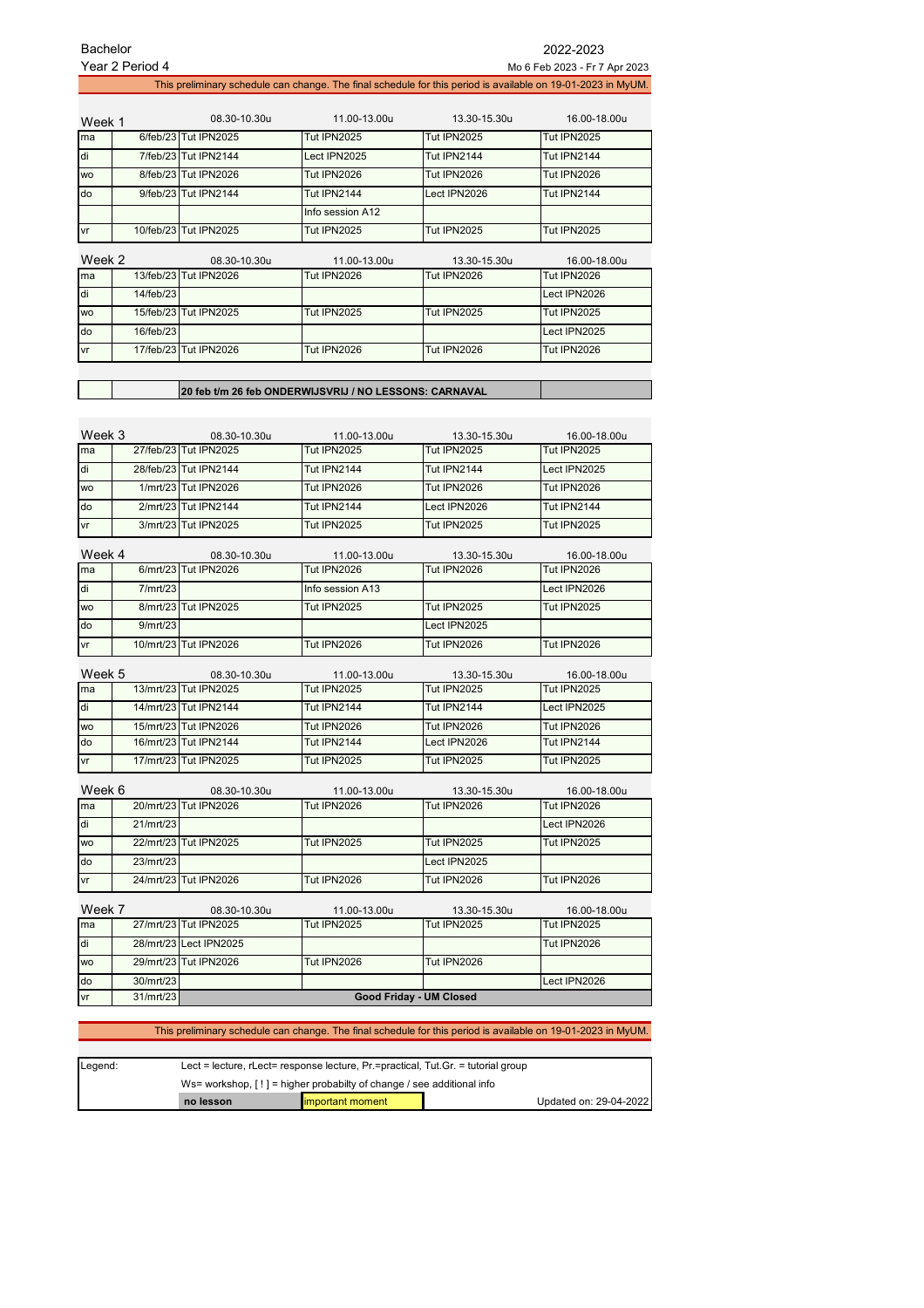| Year 2 Period 5<br>Mo 17 April 2023 - Fr 2 Jun 2023 |                                                                                                              |                                       |                              |                                                                                                              |                             |  |  |
|-----------------------------------------------------|--------------------------------------------------------------------------------------------------------------|---------------------------------------|------------------------------|--------------------------------------------------------------------------------------------------------------|-----------------------------|--|--|
|                                                     | This preliminary schedule can change. The final schedule for this period is available on 23-03-2023 in MyUM. |                                       |                              |                                                                                                              |                             |  |  |
|                                                     |                                                                                                              |                                       |                              |                                                                                                              |                             |  |  |
| Week 1                                              |                                                                                                              | 08.30-10.30u                          | 11.00-13.00u                 | 13.30-15.30u                                                                                                 | 16.00-18.00u                |  |  |
| ma                                                  |                                                                                                              | 17/apr/23 Lect IPN2027                | <b>Tut IPN2027</b>           | <b>Tut IPN2027</b>                                                                                           | Lect IPN2028                |  |  |
| di                                                  |                                                                                                              | 18/apr/23 Pr IPN2135                  | <b>Pr IPN2135</b>            | <b>Pr IPN2135</b>                                                                                            | Pr IPN2135                  |  |  |
| <b>WO</b>                                           |                                                                                                              | 19/apr/23 Lect IPN2027                | wLect IPN2028                |                                                                                                              | wLect IPN2028               |  |  |
| do                                                  |                                                                                                              | 20/apr/23 Tut IPN2028                 | <b>Tut IPN2028</b>           | <b>Tut IPN2028</b>                                                                                           | <b>Tut IPN2028</b>          |  |  |
| vr                                                  |                                                                                                              | 21/apr/23 Tut IPN2027                 | wLect IPN2028                | <b>Tut IPN2027</b>                                                                                           | wLect IPN2028               |  |  |
|                                                     |                                                                                                              |                                       |                              |                                                                                                              |                             |  |  |
| Week 2                                              |                                                                                                              | 08.30-10.30u<br>24/apr/23 Tut IPN2028 | 11.00-13.00u                 | 13.30-15.30u                                                                                                 | 16.00-18.00u                |  |  |
| ma                                                  |                                                                                                              |                                       | <b>Tut IPN2028</b>           | <b>Tut IPN2028</b>                                                                                           | <b>Tut IPN2028</b>          |  |  |
| di                                                  |                                                                                                              | 25/apr/23 Lect IPN2028                | wLect IPN2028                | Lect IPN2027                                                                                                 | wLect IPN2028               |  |  |
| <b>WO</b>                                           |                                                                                                              | 26/apr/23 Pr IPN2135                  | Pr IPN2135                   | Pr IPN2135                                                                                                   | Pr IPN2135                  |  |  |
| do                                                  | 27/apr/23                                                                                                    |                                       |                              | Kings Day - UM closed                                                                                        |                             |  |  |
| vr                                                  | 28/apr/23                                                                                                    |                                       |                              | <b>Bridge Day - UM closed</b>                                                                                |                             |  |  |
| Week 3                                              |                                                                                                              | 08.30-10.30u                          | 11.00-13.00u                 | 13.30-15.30u                                                                                                 | 16.00-18.00u                |  |  |
| ma                                                  |                                                                                                              | 1/mei/23 Tut IPN2027                  | Lect IPN2028                 | <b>Tut IPN2027</b>                                                                                           | <b>Tut IPN2027</b>          |  |  |
| di                                                  |                                                                                                              | 2/mei/23 Pr IPN2135                   | Pr IPN2135                   | <b>Pr IPN2135</b>                                                                                            | Pr IPN2135                  |  |  |
| wo                                                  |                                                                                                              | 3/mei/23 Tut IPN2028                  | <b>Tut IPN2028</b>           | <b>Tut IPN2028</b>                                                                                           | <b>Tut IPN2028</b>          |  |  |
| do                                                  |                                                                                                              | 4/mei/23 Tut IPN2144                  | wLect IPN2028                | Tut IPN2144                                                                                                  | wLect IPN2028               |  |  |
| vr                                                  | 5/mei/23                                                                                                     |                                       |                              | <b>Liberation Day - UM closed</b>                                                                            |                             |  |  |
|                                                     |                                                                                                              |                                       |                              |                                                                                                              |                             |  |  |
| Week 4<br>ma                                        |                                                                                                              | 08.30-10.30u<br>8/mei/23 Tut IPN2027  | 11.00-13.00u<br>Lect IPN2028 | 13.30-15.30u<br><b>Tut IPN2027</b>                                                                           | 16.00-18.00u<br>Tut IPN2027 |  |  |
| di                                                  |                                                                                                              | 9/mei/23 Pr IPN2135                   | Pr IPN2135                   | Pr IPN2135                                                                                                   | Pr IPN2135                  |  |  |
| wo                                                  |                                                                                                              | 10/mei/23 Tut IPN2027                 | Tut IPN2027                  | <b>Tut IPN2027</b>                                                                                           | <b>Tut IPN2027</b>          |  |  |
| do                                                  |                                                                                                              | 11/mei/23 Tut IPN2028                 | wLect IPN2028                | <b>Tut IPN2028</b>                                                                                           | wLect IPN2028               |  |  |
| ٧r                                                  |                                                                                                              | 12/mei/23 Tut IPN2027                 | <b>Tut IPN2028</b>           | <b>Tut IPN2027</b>                                                                                           | <b>Tut IPN2028</b>          |  |  |
|                                                     |                                                                                                              |                                       |                              |                                                                                                              |                             |  |  |
| Week 5                                              |                                                                                                              | 08.30-10.30u                          | 11.00-13.00u                 | 13.30-15.30u                                                                                                 | 16.00-18.00u                |  |  |
| ma                                                  |                                                                                                              | 15/mei/23 Tut IPN2028                 | <b>Tut IPN2028</b>           | <b>Tut IPN2028</b>                                                                                           | <b>Tut IPN2028</b>          |  |  |
| di                                                  |                                                                                                              | 16/mei/23 Pr IPN2135                  | Pr IPN2135                   | Pr IPN2135                                                                                                   | Pr IPN2135                  |  |  |
| wo                                                  |                                                                                                              | 17/mei/23 Lect IPN2028                | wLect IPN2028                | Tut IPN2027                                                                                                  | wLect IPN2028               |  |  |
| do                                                  | 18/mei/23                                                                                                    |                                       |                              | <b>Ascension Day - UM Closed</b>                                                                             |                             |  |  |
| vr                                                  | 19/mei/23                                                                                                    |                                       |                              | <b>Bridge Day - UM Closed</b>                                                                                |                             |  |  |
| Week 6                                              |                                                                                                              | 08.30-10.30u                          | 11.00-13.00u                 | 13.30-15.30u                                                                                                 | 16.00-18.00u                |  |  |
| ma                                                  |                                                                                                              | 22/mei/23 Lect IPN2028                | Tut IPN2027                  | Tut IPN2027                                                                                                  | Tut IPN2027                 |  |  |
| di                                                  |                                                                                                              | 23/mei/23 Pr IPN2135                  | Pr IPN2135                   | <b>Pr IPN2135</b>                                                                                            | Pr IPN2135                  |  |  |
| WO                                                  |                                                                                                              | 24/mei/23 Tut IPN2027                 | Lect IPN2028                 | Tut IPN2027                                                                                                  | Tut IPN2027                 |  |  |
| do                                                  |                                                                                                              | 25/mei/23 Tut IPN2027                 | wLect IPN2028                | Tut IPN2027                                                                                                  | wLect IPN2028               |  |  |
| vr                                                  |                                                                                                              | 26/mei/23 Tut IPN2028                 | Tut IPN2028                  | <b>Tut IPN2028</b>                                                                                           | <b>Tut IPN2028</b>          |  |  |
|                                                     |                                                                                                              |                                       |                              |                                                                                                              |                             |  |  |
| Week 7<br>ma                                        | 29/mei/23                                                                                                    | 08.30-10.30u                          | 11.00-13.00u                 | 13.30-15.30u<br><b>Whit Monday - UM Closed</b>                                                               | 16.00-18.00u                |  |  |
| di                                                  |                                                                                                              | 30/mei/23 Tut IPN2027                 | RLect IPN2028                | <b>Tut IPN2027</b>                                                                                           | Tut IPN2027                 |  |  |
|                                                     |                                                                                                              | 31/mei/23 Tut IPN2027                 | <b>Tut IPN2027</b>           | <b>Tut IPN2027</b>                                                                                           |                             |  |  |
| wo                                                  |                                                                                                              |                                       |                              |                                                                                                              | Tut IPN2027                 |  |  |
| do<br>٧r                                            | 1/jun/23<br>2/jun/23                                                                                         |                                       |                              |                                                                                                              |                             |  |  |
|                                                     |                                                                                                              |                                       |                              |                                                                                                              |                             |  |  |
|                                                     |                                                                                                              |                                       |                              | This preliminary schedule can change. The final schedule for this period is available on 23-03-2023 in MyUM. |                             |  |  |
|                                                     |                                                                                                              |                                       |                              |                                                                                                              |                             |  |  |

| Legend: |                                                                                         | Lect = lecture, $r$ Lect= response lecture, $Pr$ =practical, Tut. Gr. = tutorial group |                        |  |
|---------|-----------------------------------------------------------------------------------------|----------------------------------------------------------------------------------------|------------------------|--|
|         | Ws= workshop, $\lceil \cdot \rceil$ = higher probabilty of change / see additional info |                                                                                        |                        |  |
|         | no lesson                                                                               | <b>Important moment</b>                                                                | Updated on: 29-04-2022 |  |

 $\overline{1}$